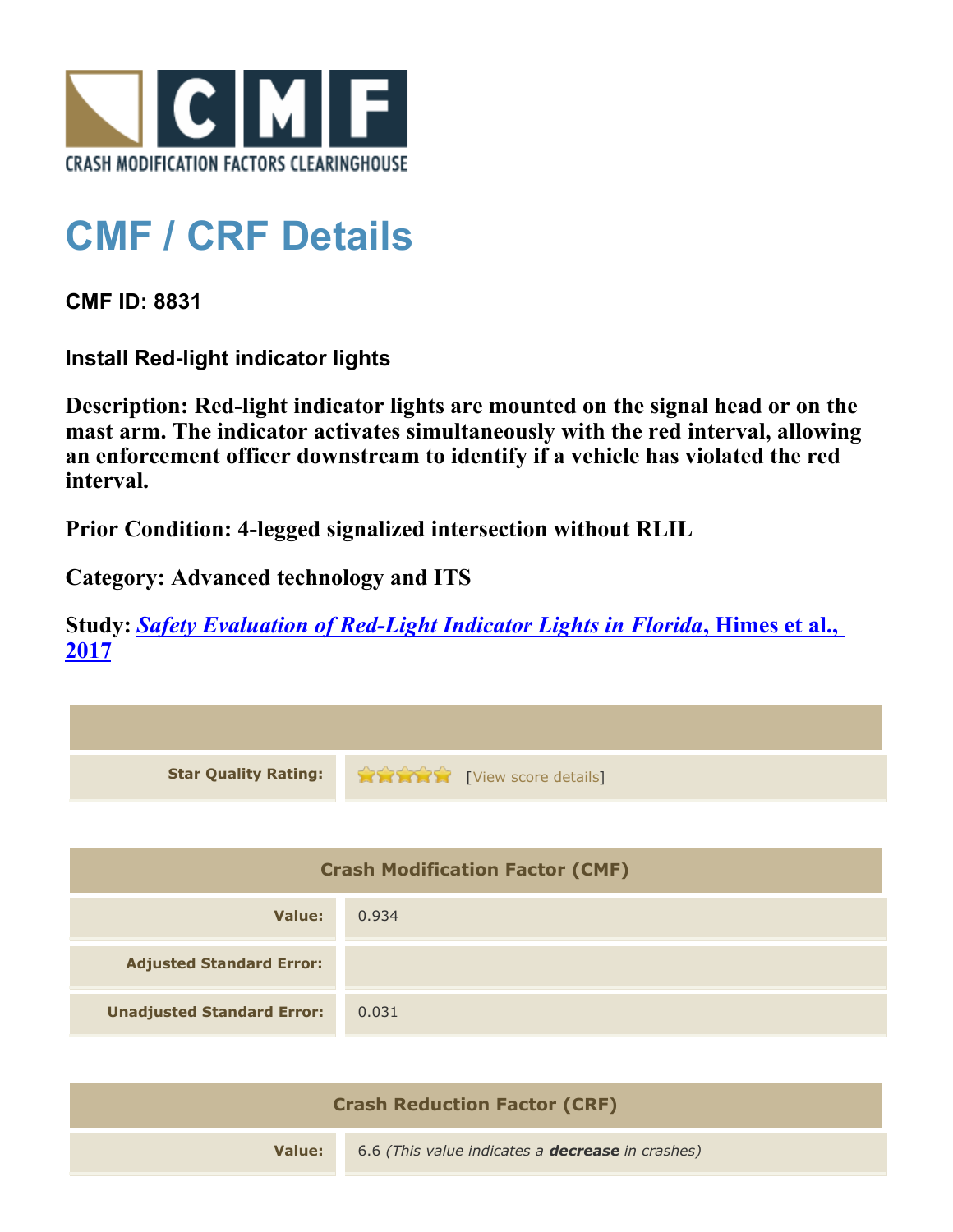**Adjusted Standard Error:**

**Unadjusted Standard Error:**

| <b>Applicability</b>                    |                                                   |
|-----------------------------------------|---------------------------------------------------|
| <b>Crash Type:</b>                      | All                                               |
| <b>Crash Severity:</b>                  | All                                               |
| <b>Roadway Types:</b>                   | Not specified                                     |
| <b>Number of Lanes:</b>                 |                                                   |
| <b>Road Division Type:</b>              |                                                   |
| <b>Speed Limit:</b>                     |                                                   |
| <b>Area Type:</b>                       | Not specified                                     |
| <b>Traffic Volume:</b>                  |                                                   |
| <b>Time of Day:</b>                     | All                                               |
| If countermeasure is intersection-based |                                                   |
| <b>Intersection Type:</b>               | Roadway/roadway (not interchange related)         |
| <b>Intersection Geometry:</b>           | 4-leg                                             |
| <b>Traffic Control:</b>                 | Signalized                                        |
| <b>Major Road Traffic Volume:</b>       | 5900 to 80500 Annual Average Daily Traffic (AADT) |

| <b>Development Details</b>      |              |  |
|---------------------------------|--------------|--|
| <b>Date Range of Data Used:</b> | 2003 to 2012 |  |
| <b>Municipality:</b>            | District 5   |  |

**Minor Road Traffic Volume:** 845 to 62666 Annual Average Daily Traffic (AADT)